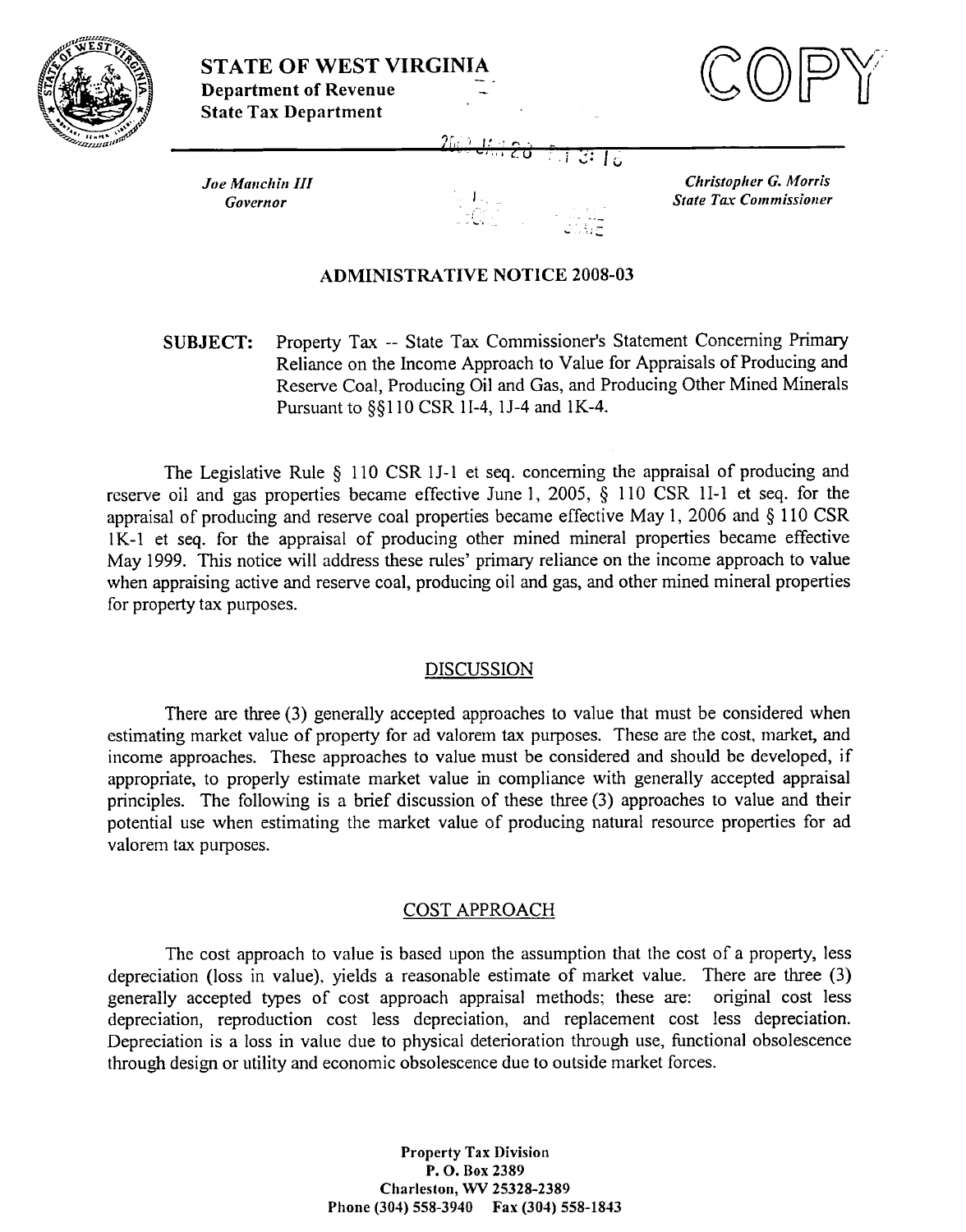### **Administrative Notice 2008-03** Page 2 **Page 2**

Original cost less depreciation is the cost of acquisition of a property less a loss in value due to physical deterioration, functional obsolescence and economic obsolescence. This approach is widely employed in the appraisal of "cost-based" regulated utilities, however it has a limited application when appraising producing natural resource properties, as many of these types of properties were acquired years ago at substantially less than current market value.

Reproduction cost less depreciation is the cost of reproducing an exact replica of a property less physical deterioration, hnctional obsolescence, and economic obsolescence. This approach is employed in appraising one-of-a-kind properties such as works of art or special purpose properties, an example of which is the State's Capitol Building. Coal, oil and gas, and other mined minerals are a nonrenewable natural resource and can therefore not be reproduced. Because of their nonrenewable nature, producing natural resource properties do not lend themselves to development of a reproduction cost less depreciation appraisal.

Replacement cost less depreciation is the cost of replacing a property with one of like utility less physical deterioration and economic obsolescence. This approach is the most widely used of the three (3) cost approaches to value and is widely employed in the appraising of commercial and industrial personal property. Replacement cost has limited application, however, in the appraisal of nonrenewable natural resource properties, as the resource cannot, by its nature, be replaced.

# MARKET APPROACH

The market approach to value is based upon the assumption that the recent selling price of comparable properties if properly analyzed and adjusted, if appropriate, will yield a reasonable estimate of current market value. This valuation approach is widely employed in the valuation of residential real estate where a considerable number of properties transfer on a reasonably frequent basis. Natural resource properties sell infrequently and when they do sell they are quite often only a portion of the property acquisition thus diluting the purity of the market transaction. Therefore, the market approach to value has limited application because of the lack of a sufficient number of sales of natural resource properties to statistically support development of the approach for natural resource properties.

## INCOME APPROACH

The income approach to value is based upon the assumption that a property is worth the future income, discounted to present worth, that it will generate for a perspective buyer. The income approach is widely used in the appraisal of various types of income producing properties and is appropriately used in several taxing jurisdictions to value producing natural resource properties, i.e. natural resource properties that produce an income stream. In addition, the income approach can be developed for non-producing properties through use of estimating the unit income value and apportioning the value to non-producing properties based upon their probable time of mining.